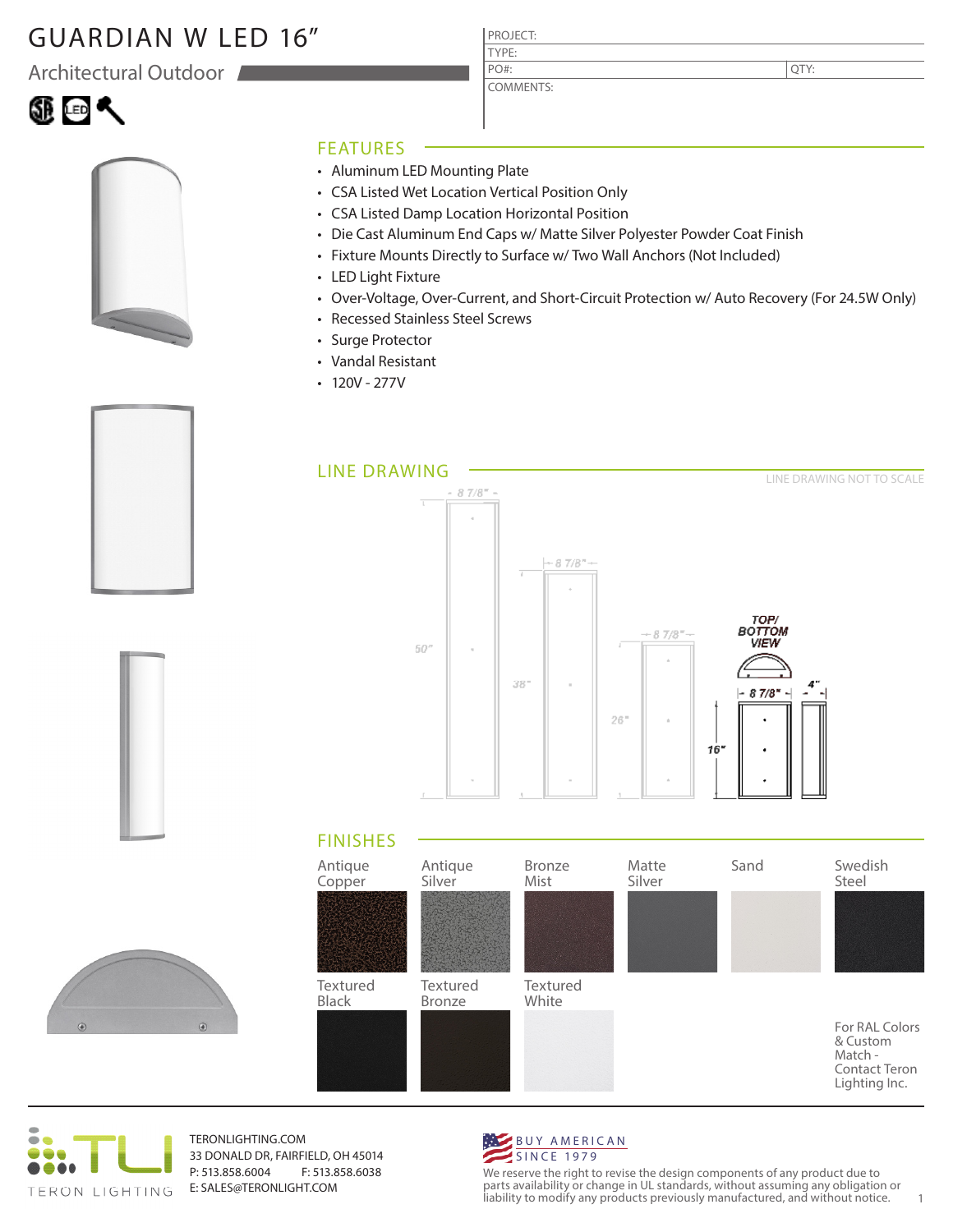# GUARDIAN W LED 16"

## PROJECT: TYPE: COMMENTS: PO#:  $\vert$  QTY:

| Fixture Core                                                                                                                                                                                                                                 |             |                |                                         |  |
|----------------------------------------------------------------------------------------------------------------------------------------------------------------------------------------------------------------------------------------------|-------------|----------------|-----------------------------------------|--|
| SOURCE/WATTAGE<br><b>PRODUCT CODE</b>                                                                                                                                                                                                        |             | <b>VOLTAGE</b> | <b>DIMMING DRIVER</b><br>Not Applicable |  |
| L12.0-TE350 - 12W @ 350mA<br>GRDW16 - Guardian W 16"<br><b>ELV Dimming Driver</b><br>L12.0-ZE350 - 12W @ Line<br>Voltage 4-Wire Dimming Driver<br>(Dimmable 0 - 10V)<br>L18.0-TE500 - 18W @ 500mA<br><b>ELV Dimming Driver</b><br>ORDER INFO |             | 120 - 277V     |                                         |  |
|                                                                                                                                                                                                                                              |             |                |                                         |  |
| GRDW16                                                                                                                                                                                                                                       | L12.0-TE350 | $120 - 277V$   | Not Applicable                          |  |

## Aesthetics & Options

| Architectural Outdoor                                                           |                                                                                                                                                                                                                                                            | $PO#$ :                                                                                              | QTY:                                                                                                                                                                 |  |  |
|---------------------------------------------------------------------------------|------------------------------------------------------------------------------------------------------------------------------------------------------------------------------------------------------------------------------------------------------------|------------------------------------------------------------------------------------------------------|----------------------------------------------------------------------------------------------------------------------------------------------------------------------|--|--|
|                                                                                 |                                                                                                                                                                                                                                                            | <b>COMMENTS:</b>                                                                                     |                                                                                                                                                                      |  |  |
| 健田へ                                                                             |                                                                                                                                                                                                                                                            |                                                                                                      |                                                                                                                                                                      |  |  |
| Fixture Core                                                                    |                                                                                                                                                                                                                                                            |                                                                                                      |                                                                                                                                                                      |  |  |
| PRODUCT CODE                                                                    | SOURCE/WATTAGE                                                                                                                                                                                                                                             | VOLTAGE                                                                                              | <b>DIMMING DRIVER</b>                                                                                                                                                |  |  |
| GRDW16 - Guardian W 16"                                                         | L12.0-TE350 - 12W @ 350mA<br><b>ELV Dimming Driver</b>                                                                                                                                                                                                     | 120 - 277V                                                                                           | Not Applicable                                                                                                                                                       |  |  |
| L12.0-ZE350 - 12W @ Line<br>Voltage 4-Wire Dimming Driver<br>(Dimmable 0 - 10V) |                                                                                                                                                                                                                                                            |                                                                                                      |                                                                                                                                                                      |  |  |
| <b>ORDER INFO</b>                                                               | L18.0-TE500 - 18W @ 500mA<br><b>ELV Dimming Driver</b>                                                                                                                                                                                                     |                                                                                                      |                                                                                                                                                                      |  |  |
|                                                                                 |                                                                                                                                                                                                                                                            |                                                                                                      |                                                                                                                                                                      |  |  |
| GRDW16                                                                          | L12.0-TE350                                                                                                                                                                                                                                                | $120 - 277V$                                                                                         | Not Applicable                                                                                                                                                       |  |  |
| Example ^ (may not represent a manufacturable product)                          |                                                                                                                                                                                                                                                            |                                                                                                      |                                                                                                                                                                      |  |  |
| Aesthetics & Options                                                            |                                                                                                                                                                                                                                                            |                                                                                                      |                                                                                                                                                                      |  |  |
| TRIM                                                                            | <b>FINISH</b>                                                                                                                                                                                                                                              | <b>COLOR TEMP</b>                                                                                    | <b>OPTIONS</b>                                                                                                                                                       |  |  |
| Not<br>Applicable                                                               | AC - Antique Copper TB - Textured<br><b>Black</b><br><b>AS - Antique Silver</b><br><b>BZ</b> - Textured<br><b>BT</b> - Bronze Mist<br><b>Bronze</b><br><b>SM - Matte Silver</b><br>TW - Textured<br>(Standard)<br>White<br>SN - Sand<br>SW - Swedish Steel | 30K - 3000K Color Temp<br>35K - 3500K Color Temp<br>40K - 4000K Color Temp<br>50K - 5000K Color Temp | OEL - Single End Window<br><b>TEL - Twin End Windows</b><br>(Both Ends)<br>MSI - Steinel HFLUM2-WR<br><b>Internal Motion Sensor</b><br>SPD - Surge Protection Device |  |  |
| ORDER INFO                                                                      |                                                                                                                                                                                                                                                            |                                                                                                      |                                                                                                                                                                      |  |  |
| Not Applicable                                                                  | AC                                                                                                                                                                                                                                                         | 30K                                                                                                  | OEL                                                                                                                                                                  |  |  |
| Example $\wedge$ (may not represent a manufacturable product)                   |                                                                                                                                                                                                                                                            |                                                                                                      |                                                                                                                                                                      |  |  |

| <b>GRDW</b><br>L12.0 | • 80 CRI Typ.<br>• 30K - 3000K Color<br>Temp                                                                              |  |  |
|----------------------|---------------------------------------------------------------------------------------------------------------------------|--|--|
|                      | • 1739 LED Source<br>Lumens<br>• 144.9 LED Source<br>Lumens Per Watt                                                      |  |  |
| L18.0                | ⋅80 CRI Typ.<br>$\cdot$ 30K - 3000K<br>Color Temp<br>• 2711 LED<br>Source Lumens<br>• 150.6 LED Source<br>Lumens Per Watt |  |  |





TERONLIGHTING.COM 33 DONALD DR, FAIRFIELD, OH 45014 P: 513.858.6004 F: 513.858.6038 E: SALES@TERONLIGHT.COM



We reserve the right to revise the design components of any product due to parts availability or change in UL standards, without assuming any obligation or liability to modify any products previously manufactured, and without notice. 2